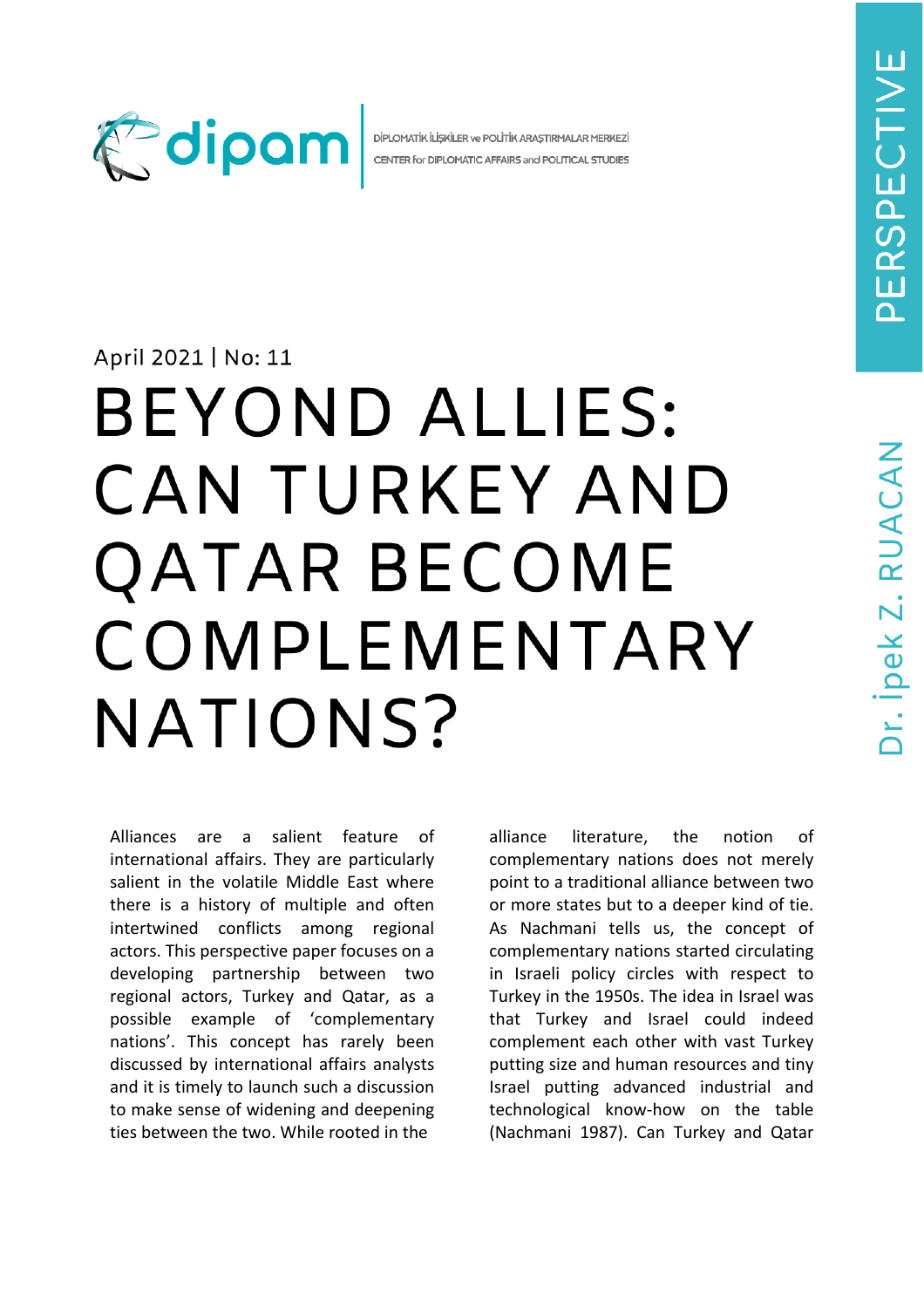complement each other in a similar fashion? Are Turkey and Qatar the new complementary nations of the Middle East? What is the key difference between alliances and complementary nations? Let me elaborate further below.

The concept of an alliance has been assigned a number of divergent meanings across history. During the 18th century, an alliance implied the pairing of two or more states for mutual security usually for a limited duration. In the 19th century, an alliance referred to a security arrangement regulated by a formal treaty involving a casus foederis or a situation whereby military commitments became operational. Softer definitions have started rising to take account of an increasing number of de facto alliances in the international system that lack formal arrangements but are akin to the ones that are formalized. In short, an alliance can be understood as the pursuit of joint efforts of greater or lesser of formality by two or more states to achieve more security. When seeking more security, states will usually try to influence the distribution of relative power to their advantage or to the disadvantage of their perceived adversaries.

Achieving more security, however, may not be the only reason why states establish alliances. As Barnett and Levy (1991) emphasized, domestic constraints and resource scarcity can lead states to search for allies as well. Security guarantees are as precious, perhaps even more precious, to a resource scarce state as manpower, military equipment or technical know-how are and an ally's value might be in those resources it provides.

The idea of complementary nations fits right here and attraction to the other party's resources is the key in making sense of it. A common threat perception is not necessarily a requirement in discussing complementary nations as in a traditional alliance (although it may well be and often is the case). Alliances can be formed between parties of equal strength or alternatively between a strong and a weaker party. In that case, however, the weaker party is often a burden on the stronger one and what happens is bandwagoning by the weak. The crucial element in complementary nations is that each party has otherwise attractive qualities but also specific structural weaknesses that can be compensated for with the help of the other. Mostly, complementary nations make up for one another's respective qualitative and quantitative shortcomings. As Nachmani (1987) explains, the idea of turning Israel and Turkey into complementary nations was persistently emphasized in Israel's policy circles in the 1950s as the newlyestablished Israel tried to break its diplomatic isolation. Turkey was an ideal candidate: it was one of the first states in the world to recognize Israel and shared with Israel a Western/American orientation. Their respective resources were ideally placed to compensate for the other's weaknesses. Turkey had vast land and human resources and a mostly agrarian economy. Israel was small in comparison but was highly industrialized and developed technologically. There could thus be a perfect 'division of labor' between sizeable/agricultural Turkey and relatively small/technologically-advanced Israel (Nachmani 1987: 65). Turkey, however, stayed aloof to the idea of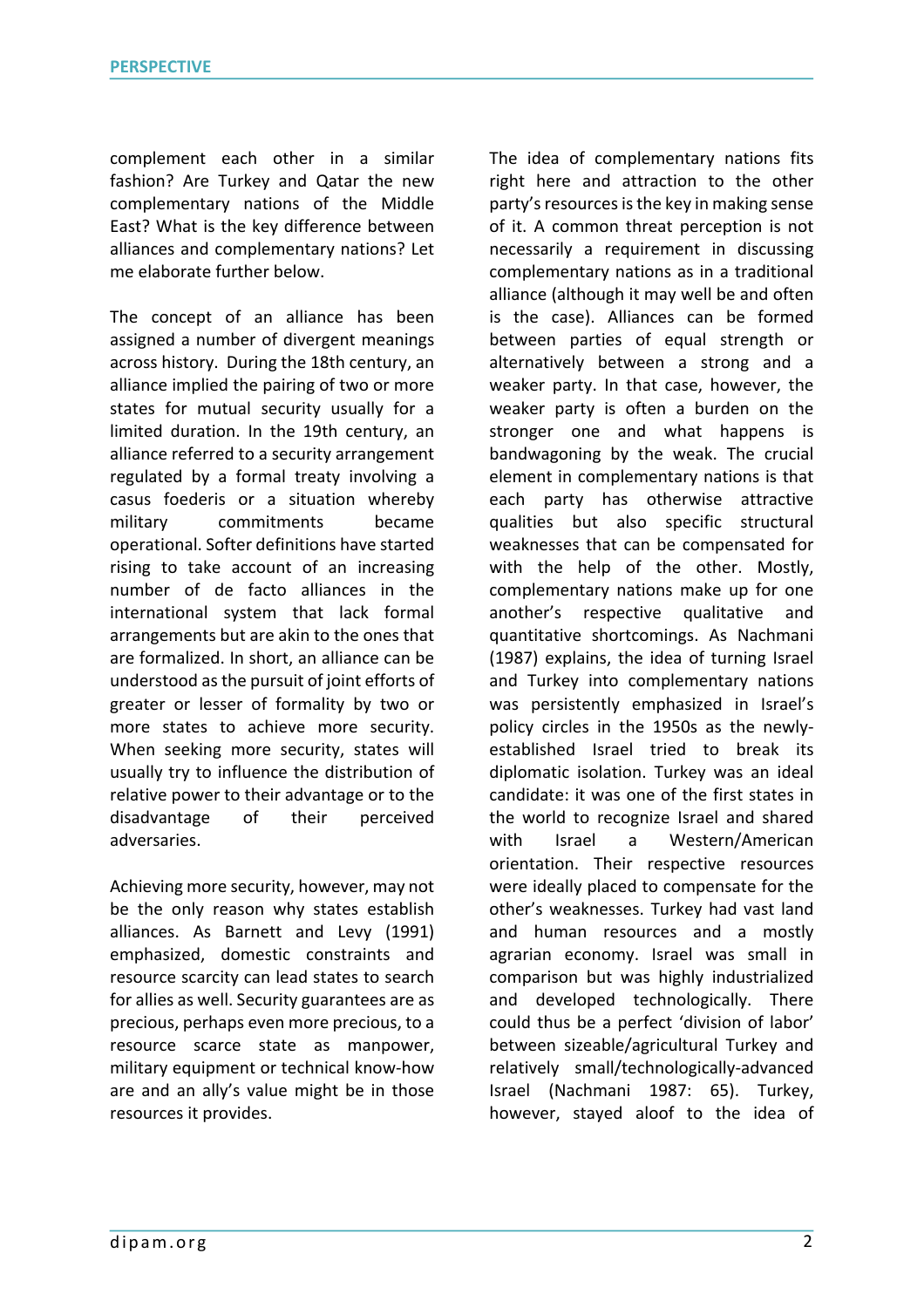becoming complementary nations with Israel. I explain why below.

Can Qatar and Turkey become complementary nations in today's Middle East? There are structural similarities here to the Turkey-Israel case. Qatar is a small and wealthy state, the wealthiest in the world in fact in terms of GDP per capita in 2020 and consistently among the top wealthiest within the last 20 years (Global Finance 2020). In 2014, Turkey and Qatar established the Supreme Strategic Committee that has been providing for cooperation and high-level dialogue since then (Turkish Ministry of Foreign Affairs 2021). Turkey also maintains a military base in Qatar under the 2014 deal. In June 2017, Turkey sent new troops and five armored vehicles to the base in addition to 4000 tonnes of dry food, fruit and vegetables to Qatar when it faced a regional blockade from the Arab Quartet (Reuters 2017).

The 2017 crisis brings me straight to the point of a specific structural weakness that Qatar can compensate for with Turkey's resources: food insecurity. Arid climate conditions mean that Qatar faces extreme challenges in growing its own food and imported nearly 90 per cent of its food prior to the regional blockade (AlJazeera 2020) which exposed just how vulnerable Qatar is in this area. Turkey, with its moderate climate and developed agricultural infrastructure, is a food exporter and the value of its exports has exceeded \$20bn recently as the Anatolian Agency (2021) reports. Exports to Qatar have been rising since the 2017 blockade and the high-purchasing power of Qatari consumers is very attractive to Turkish companies as the Agency (2017) adds. Food security can therefore be a crucial

area in which Turkey and Qatar can act as complementary nations.

A particular structural weakness in the Turkish case is its fragile economy which has come to rely heavily on financing from Qatar in the last couple of years. In May 2020, Qatar has provided over \$10 bn under an expansion of a prior 2018 currency swap deal and continued its investments in Turkey in several areas including the purchase of a 10% stake in the Istanbul Stock Exchange (Sonmez 2020; Soylu 2020). The Turkish economy's vulnerability to currency fluctuations in particular will mean that its reliance on outside financing is set to continue and wealthy Qatar can keep acting as a financial lifeline to Turkey.

Complementary nations are nations that can cover for each other's weaknesses and share a common security vision. A common interest in curbing Saudi influence in the Middle East, Qatar's need for military assistance as well as food security and Turkey's ongoing need for financing are the chief ties that unite Qatar and Turkey. The structural conditions for turning Turkey and Qatar into 'complementary nations' exists just like in the Turkey-Israel case where the two can make up for each other's respective qualitative and quantitative vulnerabilities. In that case, Nachmani (1987) reminds, Turkey, the heir to the Ottoman Empire, found it unpalatable to admit that tiny Israel was far advanced in certain areas. That was primarily why Turkey remained distant to Israel's idea of complementary nations. Today, certain segments in Turkish society worry that just too many assets are being sold to Qatar. Keeping this particular glitch in mind, we can continue to discuss and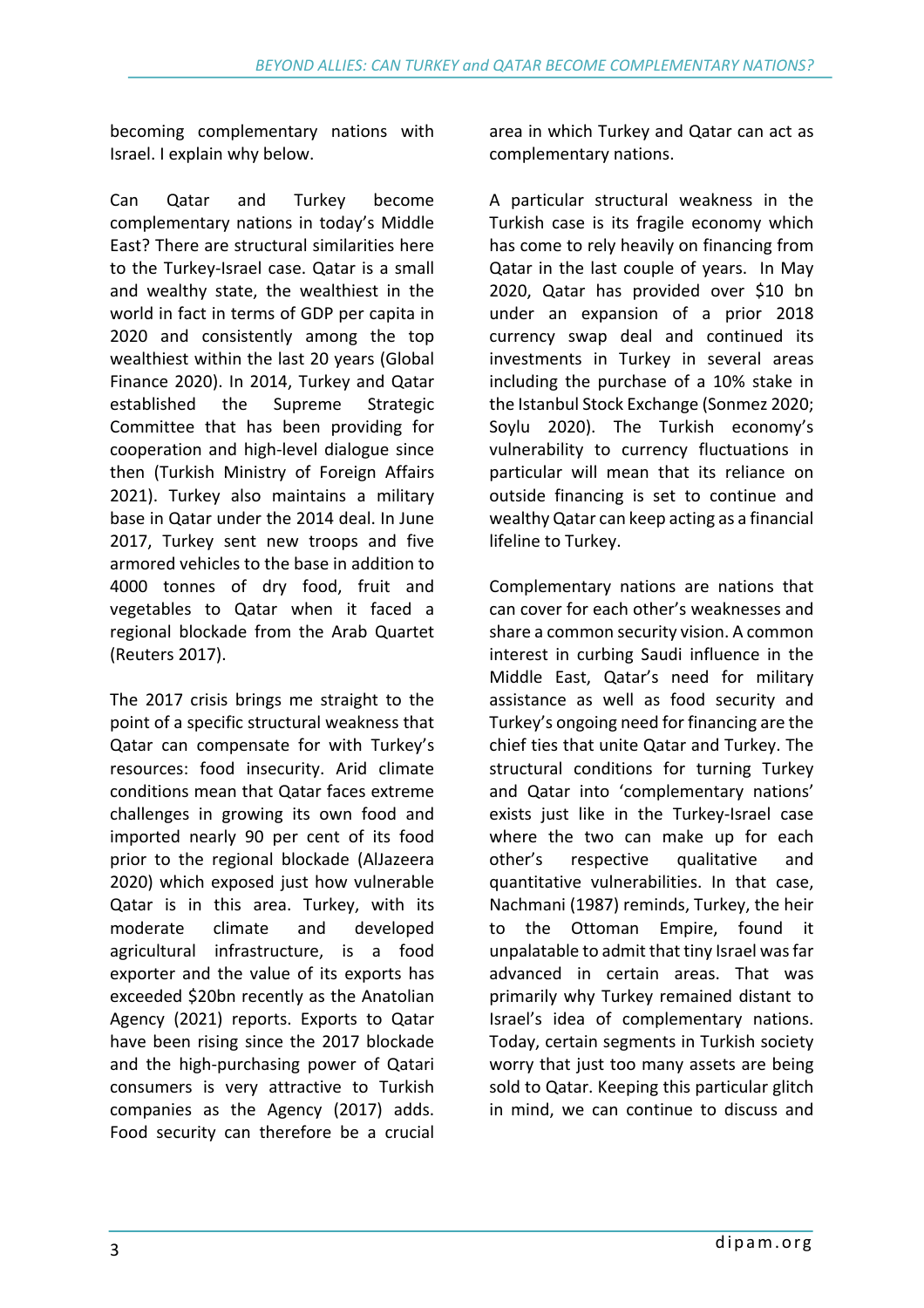develop the concept of 'complementary nations' with respect to Turkey and Qatar.

## **REFERENCES**

AlJazeera. 9. 06. 2020. Qatar's food security boost post-blockade. https://www.aljazeera.com/program/new sfeed/2020/6/9/qatars-food-securityboost-post-blockade

Anatolian Agency. 25. 01. 2021. Turkey's food exports to exceed \$20bn for 1st time. https://www.aa.com.tr/en/economy/turk eys-food-exports-to-exceed-20b-for-1sttime/2122125

Anatolian Agency. 30.10. 2017. Turkey's exports to Qatar up 90 pct since embargo https://www.aa.com.tr/en/economy/turk eys-exports-to-qatar-up-90-pct-sinceembargo/951704

Barnett, Michael and Levy, Jack. 1991. Domestic Sources of Alliances and Alignments: the Case of Egypt, 1962-73. International Organization, vol. 45, no.3, pp. 369-395

Global Finance. 3. 08. 2020. Richest Countries in the World in 2020. https://www.gfmag.com/globaldata/economic-data/richest-countries-inthe-world

Nachmani, Amikam. 1987. Israel, Turkey and Greece: Uneasy Relations in the East Mediterranean. London: Frank Cass.

Reuters. 22. 06. 2017. Turkey sends Qatar food and soldiers, discusses Gulf tensions with Saudi. https://www.reuters.com/article/us-gulfqatar-turkey-saudi-idUSKBN19D0CX

Sonmez, Mustafa. 2. 12. 2020. Cash strapped Turkey relies on Qatari investments. https://www.almonitor.com/originals/2020/12/turkeygulf-qatar-became-second-biggestforeign-investor.html

Soylu, Ragip. 20. 05. 2020. Qatar pours \$10bn into ailing Turkish economy in currency swap deal. https://www.middleeasteye.net/news/qat ar-turkey-swap-deal-tripled-exemptionclearstream-banking-and-euroclear-bank

Turkish Ministry of Foreign Affairs. 2021. Bilateral Political Relations between Turkey and **Qatar.** https://www.mfa.gov.tr/turkey-qatarrelations.en.mfa